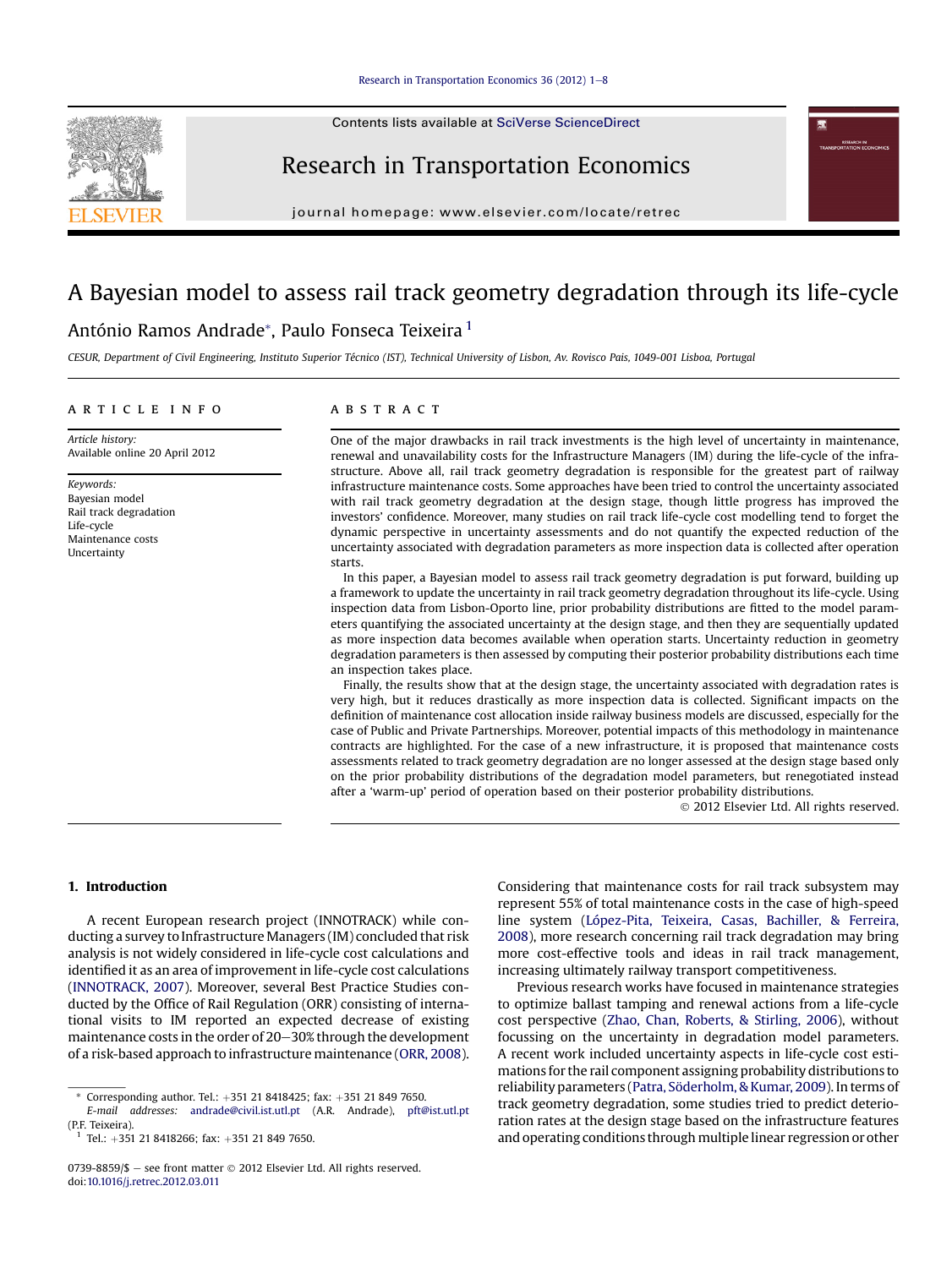data mining technique, though no reasonable model was achieved ([Esveld, 2001](#page--1-0) on the work carried out by the Office for Research and Experiments (ORE) committee D 161).

Having said that, this paper puts forward a Bayesian model for rail track geometry degradation in order to assess the evolution of uncertainty through the life-cycle of the infrastructure. The model is run using inspection data from the main Portuguese rail line (Lisbon-Oporto line).

The Lisbon-Oporto line has a total length of 337 km, and it has been under a renewal process since 1996. The renewal works performed included a thorough improvement of the track bed bearing capacity and a complete renewal of track superstructure, incorporating monoblock concrete sleepers spaced by 60 cm each, rail UIC 60 and Vossloh fastening system with plastic railpads ZW 687 (vertical stiffness 450 kN/mm). The sample analyzed in the present study includes a series of inspection data of 1725 renewed track sections (200 m long). Unfortunately, reliable inspection data is only available from 2001 up to now. In terms of inspection conditions, it is conducted four times a year and in terms of operating conditions, this line has passenger train-sets running at a maximum speed of 220 km/h and freight train-sets running at 80 km/h. Information on infrastructure features such as the location of switches, bridges, stations and plain track, layout percentages in the track section (curves, spiral and tangent), curve radius and cant were collected for each track section.

#### 2. Bayesian idea

Before the late 1980s, Bayesian approaches were only considered as interesting alternatives to the 'classical' statistical theory in stochastic modelling. However, as more powerful computers became widely accessible and as statisticians (re)discovered Markov Chain Monte Carlo (MCMC) methods in the early 1990s, Bayesian statistics suddenly became the latest fashion in modelling throughout all areas of science.

In fact, MCMC methods brought the generalization needed in the calculation of the posterior distribution, in particular for cases with non conjugate priors in which asymptotic methods do not apply. Physicists were familiar with MCMC methodology from the 1950s, at first through [Metropolis, Rosenbluth, Rosenbluth, Teller,](#page--1-0) [and Teller \(1953\)](#page--1-0) and later by [Geman and Geman \(1984\).](#page--1-0) Nevertheless, the realization that Markov Chains could bring this generalization in Bayesian statistics only came with [Gelfand and](#page--1-0) [Smith \(1990\)](#page--1-0) and in more practical terms when a dedicated BUGS software (Bayesian Using Gibbs Sampling) became available ([Lunn,](#page--1-0) [Thomas, Best, & Spiegelhalter, 2000\)](#page--1-0). For more details on the history of MCMC please see [Robert and Casella \(2008\)](#page--1-0).

In short terms, Bayesian approaches diverge from classical statistical theory in the fact that they consider parameters as random variables that follow a prior distribution. This prior distribution is then combined with the traditional likelihood to obtain the posterior distribution of the parameters of interest. This combination of prior and data information is processed using the so-called Bayes' rule, providing a probabilistic mechanism of learning from data. Therefore, the calculation of the posterior distribution  $f(\theta|x)$  of the parameters  $\theta$  given the observed data x can be computed as:

$$
f(\theta|\mathbf{x}) = \frac{f(\mathbf{x}|\theta) \cdot f(\theta)}{f(\mathbf{x})} \propto f(\mathbf{x}|\theta) \cdot f(\theta)
$$
\n(2.1)

The posterior distribution combines the prior distribution  $f(\theta)$  of the parameters  $\theta$  and the likelihood  $f(x|\theta)$ . The denominator in the expression above is the marginal distribution of the data  $f(x)$  and it can be computed by integrating the numerator in the parametric space  $\Theta$ :

$$
f(x) = \int_{\Theta} f(x|\theta')f(\theta')d\theta'
$$
 (2.2)

Usually the target posterior distribution is not analytically tractable, though in some special cases (where priors are conjugate distributions for the likelihood) the resulting posterior distribution belongs to the same distributional family of the prior. In such cases, the parameters that define the posterior distribution can be easily calculated based on the prior parameters and some statistics from the data. In the general case (for non conjugate priors) we need MCMC simulation to assess the posterior distribution.

We can assess the posterior distribution  $f(\theta|x)$  by sampling from a target distribution that is equal to  $f(x|\theta) \cdot f(\theta)$  up to a normalizing constant  $f(x)$ . MCMC method is the appropriate algorithm to generate samples while exploring the parametric space Q. Although for finite parametric spaces, the idea to introduce Markov Chains may seem intuitive, for continuous parametric spaces this idea implies the definition of a Kernel function to represent the conditional density of  $\theta^{(i+1)}$  given the value of  $\theta^{(i)}$ . The idea is to build and simulate a Markov Chain  $\{\theta^{(j)}, j = 1, 2, ..., N\}$  in a way that it converges in distribution to the posterior distribution  $f(\theta|x)$ , meaning that the equilibrium distribution of the selected Markov Chain is the posterior distribution. Many MCMC algorithms have been developed to perform in such a way: the two most popular MCMC methods are the Metropolis-Hastings algorithm ([Metropolis](#page--1-0) [et al., 1953\)](#page--1-0) and the Gibbs sampling [\(Geman & Geman, 1984\)](#page--1-0). We will not cover them in detail and redirect the reader to [Andrieu,](#page--1-0) [Freitas, Doucet, & Jordan \(2003\)](#page--1-0), [Bernardo \(2003\)](#page--1-0) or any introductory Bayesian statistical book ([Paulino, Turkman, & Murteira,](#page--1-0) [2003](#page--1-0)), or alternatively to a practical insight in WinBUGS ([Ntzoufras 2009](#page--1-0)).

Having introduced the Bayesian idea, we may divide the Bayesian approach into four stages: model building or specification, calculation of the posterior distribution (with the appropriate method of computation), analysis of the posterior distribution and conclusions (inference concerning the problem under consideration). Note that in the first stage (model building), we need to identify the main variable of the problem, find a distribution that adequately describes it (while including other variables that may influence it) and specify the prior distribution and the likelihood of the model. Moreover, a very important step is specifying the prior distribution using a noninformative (or vague prior) or incorporating preceding known information, using old samples from problems under the same boundary conditions or from expert judgement. This process is usually called elicitation of the priors. In the next sections, we will follow as strict as possible, the four stages mentioned above to describe the Bayesian approach, but let us first discuss rail track geometry phenomenon.

#### 3. Rail track geometry degradation

Track geometry degradation is usually quantified by five track defects: the longitudinal levelling defects, the horizontal alignment defects, the cant defects, the gauge deviations and the track twist. Although many infrastructure managers tend to sum up all these defects into a track quality index which is typically function of the standard deviations of each defect and train permissible speed (as reported in [El-Sibaie & Zhang \(2004\)](#page--1-0) or [Zhao et al. \(2006\)](#page--1-0)), the standard deviation for the short wavelength  $(3-25 \text{ m})$  of longitudinal levelling defects is still regarded as the crucial parameter for planned maintenance decisions as it is confirmed by a recent guide on best practices for optimum track geometry durability ([UIC,](#page--1-0) [2008](#page--1-0)). Longitudinal levelling defects are defined as the geometrical error in the vertical plane, measured in millimetres from the